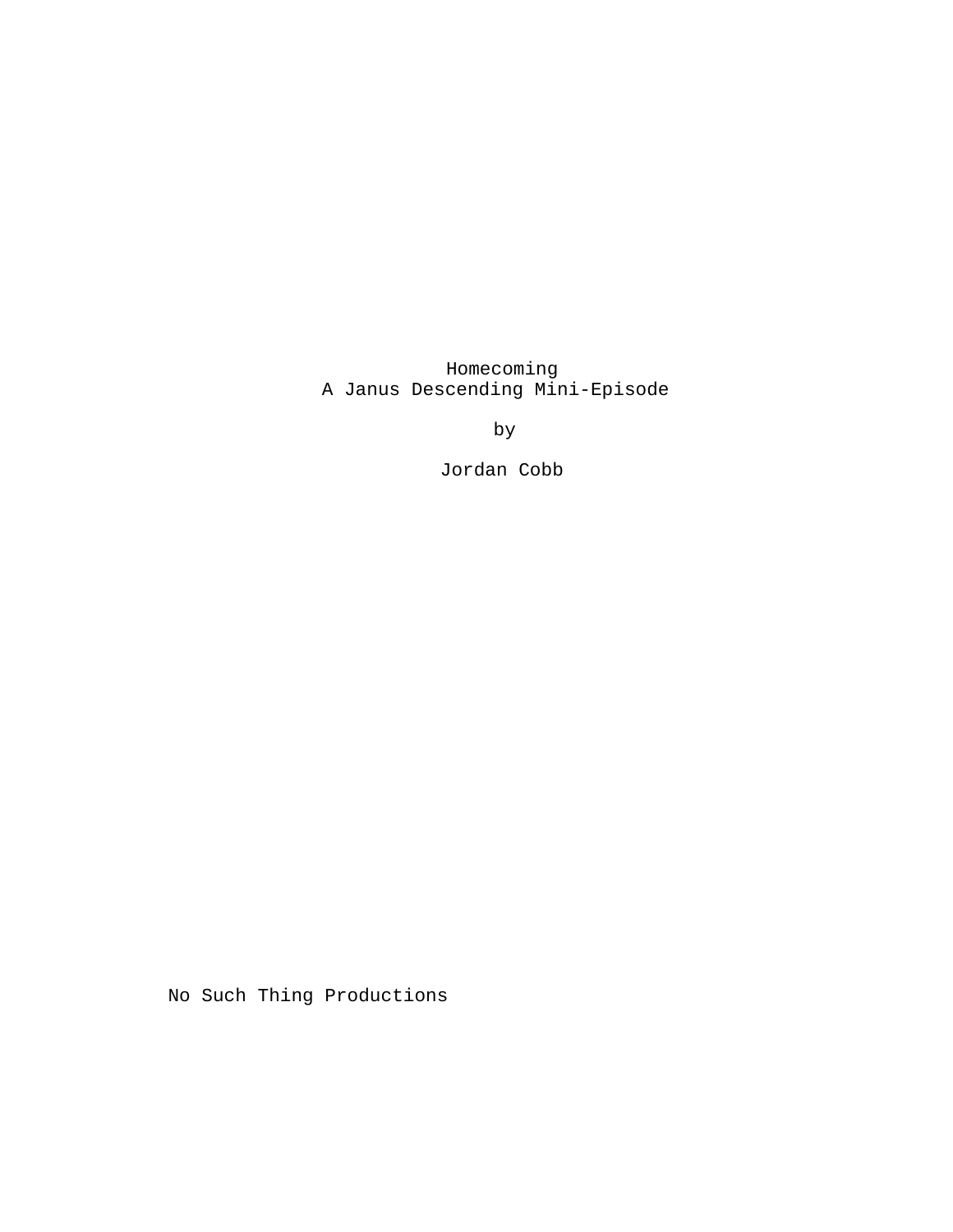SCENE ONE

EXT. Barren Wastes, Outside Rossetter Moon Colony - NIGHT

An icy wind whips across the craters of the moon. The atmosphere of the terraformed colony is thin, but enough to carry the soft sound of crunching footsteps as CLAY and ROSE clamber unsteadily across the deserted plains in their exosuits.

> CLAY Come on! This way!

ROSE Clay, slow down! This suit's too big, I can't go as fast as you!

CLAY

It's not that much further.

ROSE

(grumbling) You said that fifteen minutes ago! Aren't your brothers gonna be pissed when they find out we took their exos?

CLAY

It's not like they need them. Everyone's going to be down at that stupid bar, nobody has to head into the mines until tomorrow morning, and we'll be back WAY before then.

ROSE

But-

CLAY Just... trust me, okay? This'll be worth it.

They walk in silence for a moment, anyway.

ROSE How'd you find this place, anyway?

CLAY (a little embarrassed) Oh... I was... sort of ditching school.

# ROSE

Really?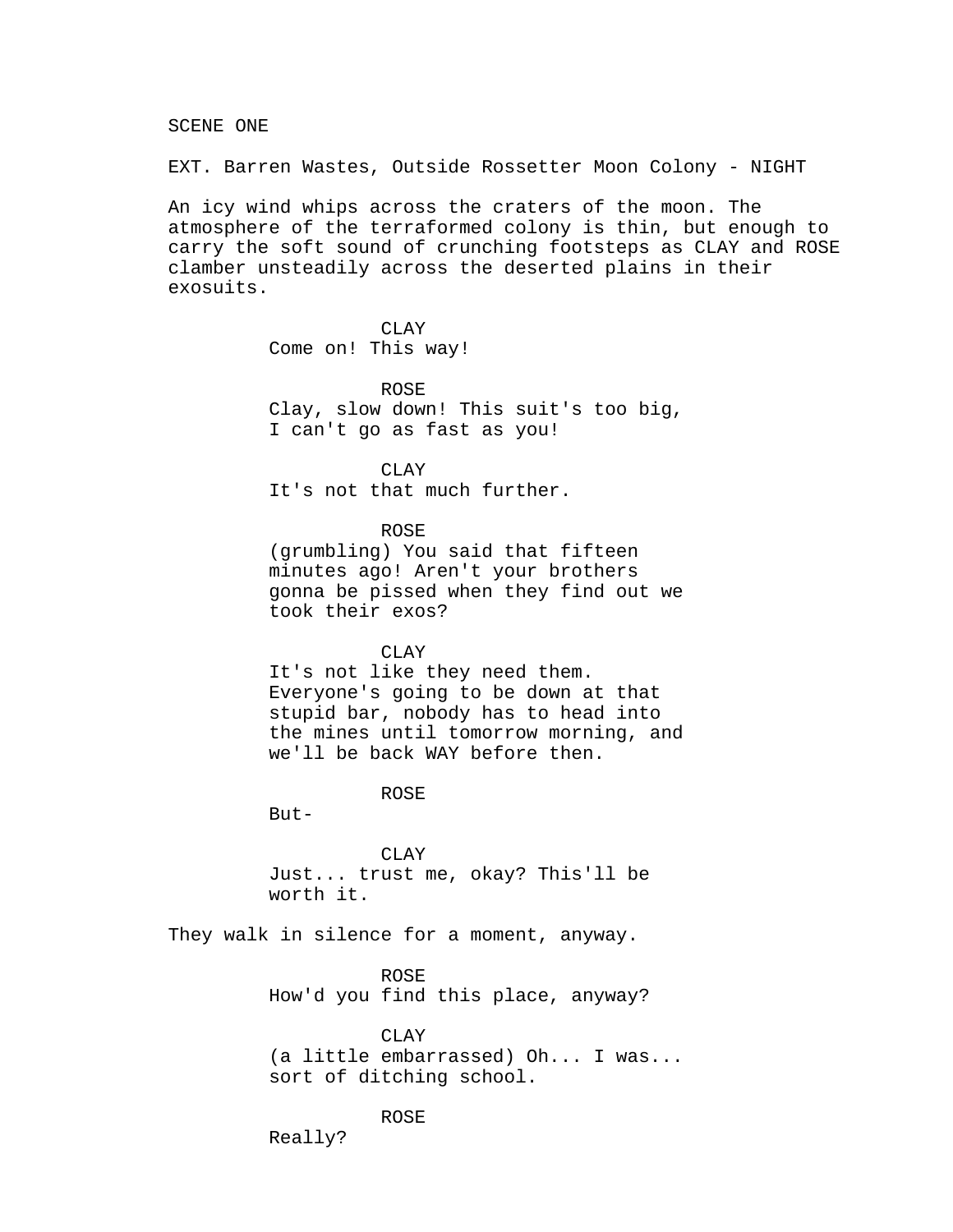CLAY

Yeah.

ROSE

Why?

CLAY

(kicking a rock) 'Cause I didn't want to go, okay? It's not like I'm learning anything useful. I'm not gonna be one of those stupid wiz-kid scientists. ... no offense.

ROSE

(gently) You could be... I've seen your grades. You're really smart.

CLAY When did you see my grades?!

ROSE

You leave your papers and stuff lying all over your desk, and you never shut your backpack. It's not exactly like you're making it hard.

CLAY

Yeah, well... My family are diggers. First generation, from the original Aphelion drop-ship. My mom's a miner. All my brothers. My dad was, before the-... It's just stupid, okay? Why should I be in school, when the stuff I've got to be learning is out here! Moon rocks, and dirt, and how to find the best veins...

ROSE

So geology.

CLAY

Yeah.

ROSE And physics? Engineering, that sort of thing.

CLAY

Exactly.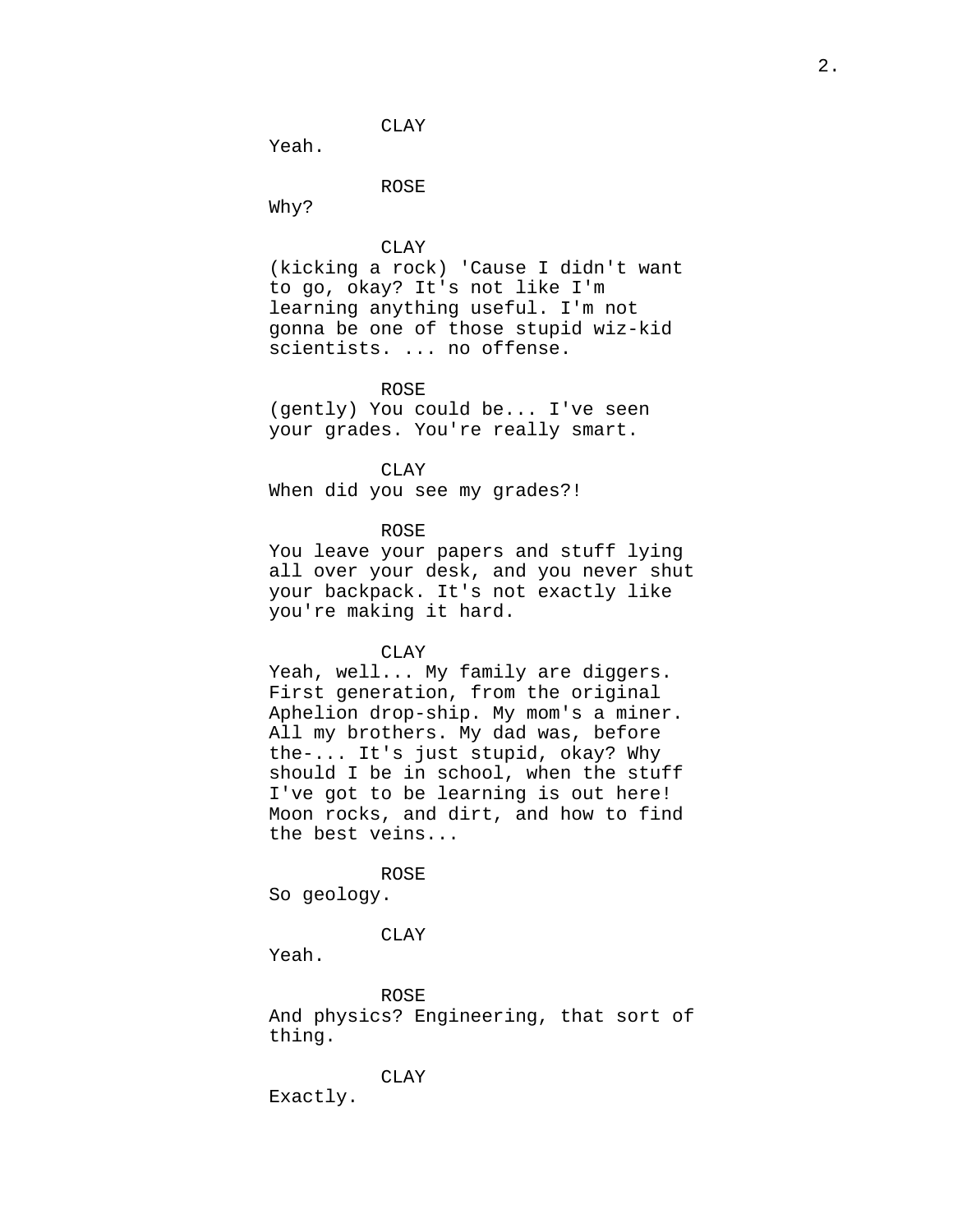Clay pauses, realizing he's been caught.

CLAY ... Shut up!

Rose laughs, and the sound mingles with the thin whispers of the wind. Unnoticed by the two children, a high, ethereal ringing begins to filter through the air.

Rose looks around.

ROSE Do you believe them?

CLAY Believe what?

ROSE The stories... About Rossetter...

CLAY About the secret projects?

ROSE

No, not that... This place... The moon. Do you think they really had to terraform it, the way everybody says? That it didn't have an atmosphere, or anything?

CLAY (shrugging) I guess.

ROSE I just don't see it...

CLAY You just gotta use your imagination.

## ROSE

I AM using my imagination... All I see is the city, and the stars, and the trees... It's always been this way...

CLAY Yeah... Maybe...

They walk, staring at the stars in thoughtful silence.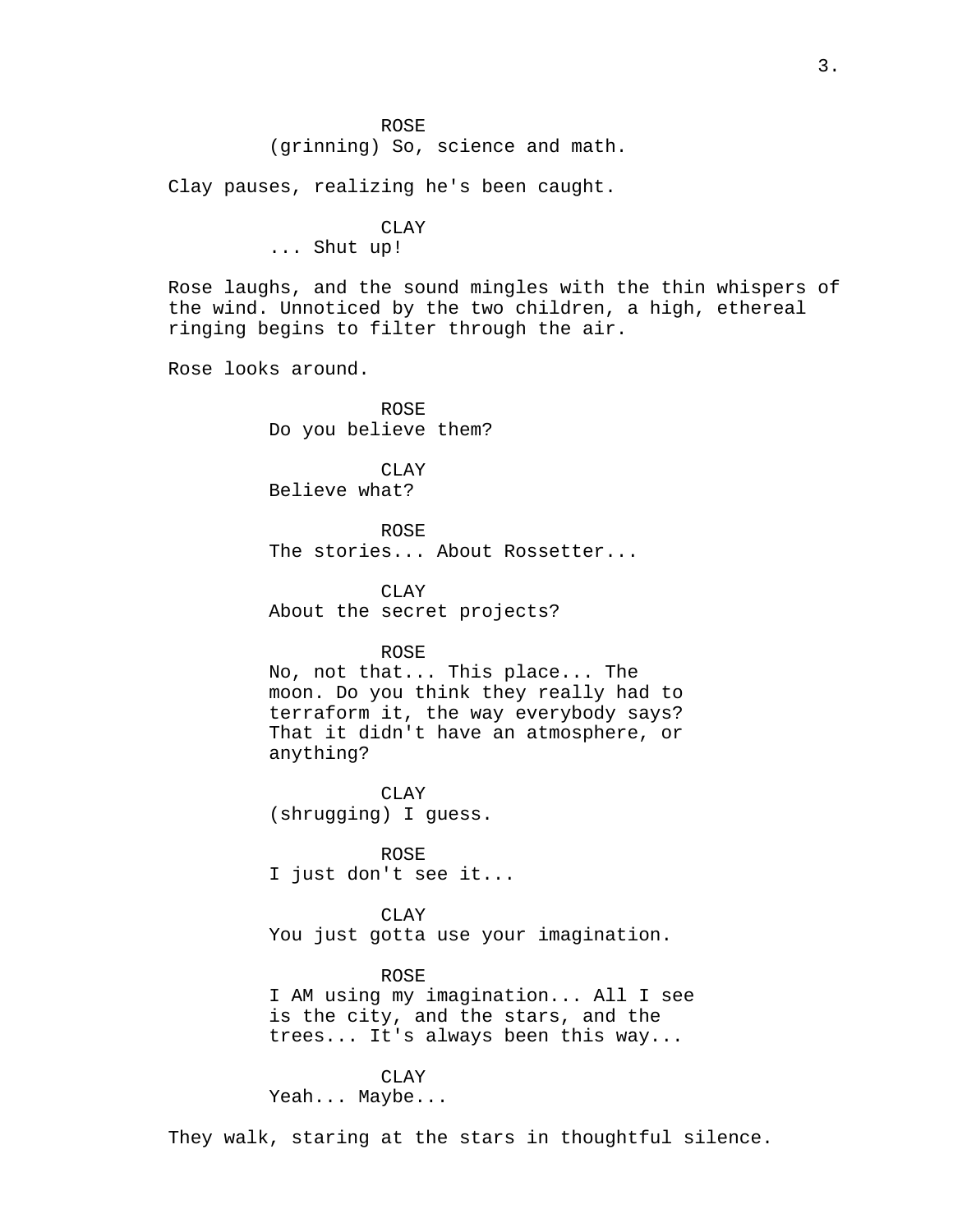ROSE ... How much further?

CLAY Just over the lip of that ridge there.

ROSE We have to climb that thing?!

CLAY Uh, yeah, duh.

ROSE Clay, I don't know... We're getting kinda far from the colony... What if something happens?

CLAY I'm not gonna let anything happen to you. I promise! Come on! I'll help you climb up. ... Just trust me, Rose.

He starts to climb. Rocks slip under his boots, and he turns back, grunting as he helps haul Rose up the unsteady edge of the crater.

> ROSE (nervously) Was this here before?

CLAY (grinning) Nope.

ROSE (studying the dirt, realizing) Is this an impact crater? Clay! We have to get down! This is so unsafe-

CLAY Not before you see!

ROSE See what- (and then she spots it) ... Oh... wow...

We hear the groan of metal and the uneasy creaking of a hull settling as it adjusts to the slight atmospheric shifts in pressure. The ruined spacecraft lies in the center of the impact crater, still smoking, its twisted hull lying crushed into the earth. The two kids slide down the inside of the crater. The ringing sound is louder now.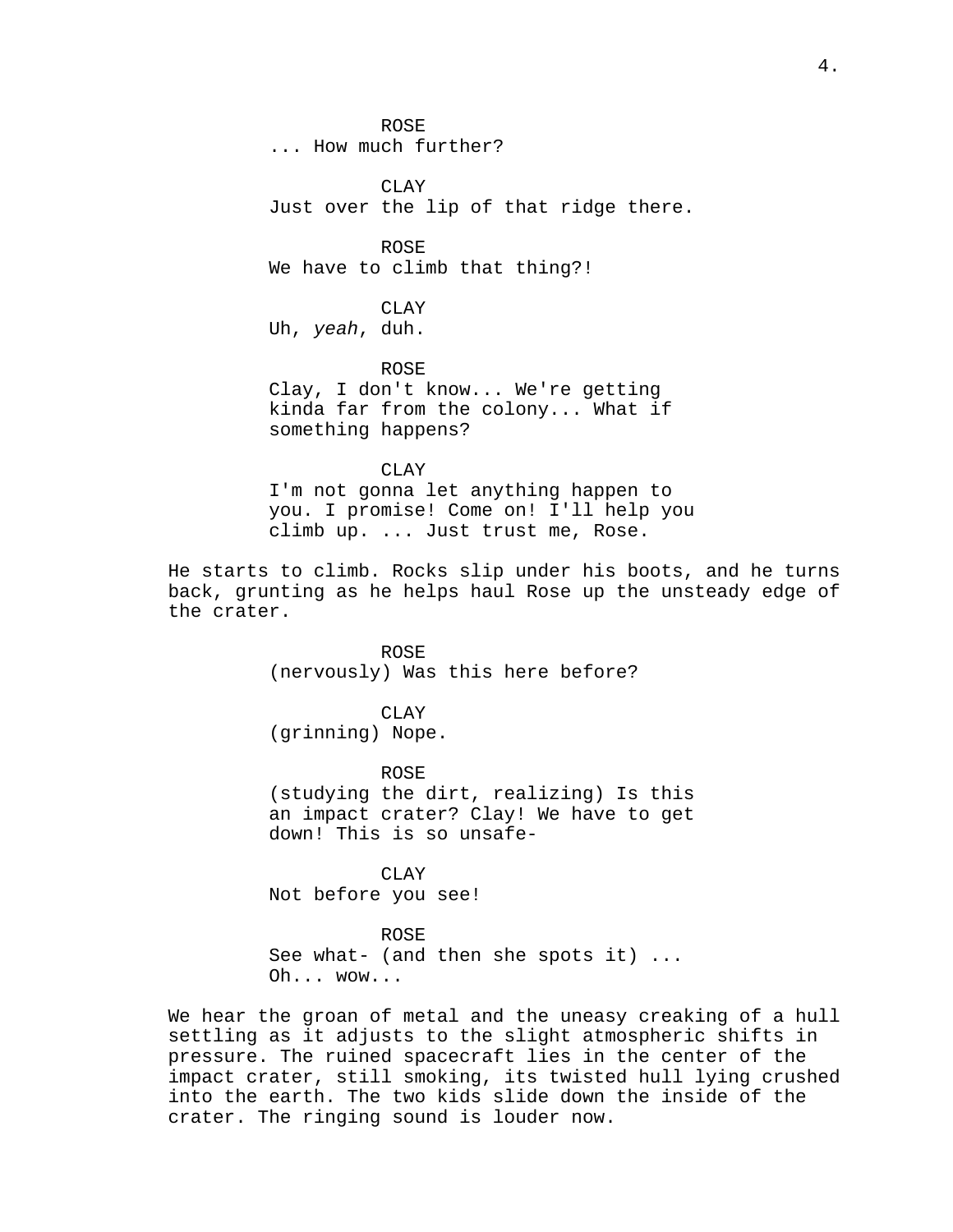ROSE It's... it's...

CLAY A spaceship...

ROSE It's a wreck...

CLAY You remember that big tremor that went through the colony two nights ago?

ROSE They said it was a problem with the gravity well generators...

CLAY I think it was this.

Rose moves closer to investigate, as Clay stares delightedly up at the hull. She runs a hand over the metal, reading the name on the side.

> ROSE (reading, to herself) The Adamantine...

## CLAY

I'm gonna take her apart, and hide the pieces back in the woods. I know a spot, a grove, where there's this big patch of open sky. There's plenty of space to put her back together! I can borrow parts from down in the mines, and out of the maintenance shafts if I have to!

ROSE You're gonna fix her?

CLAY

Yeah.

ROSE And then what? (when he doesn't answer) ... You're gonna leave?

CLAY (shyly) ... Well... Yeah. I mean... maybe... if this works out, I might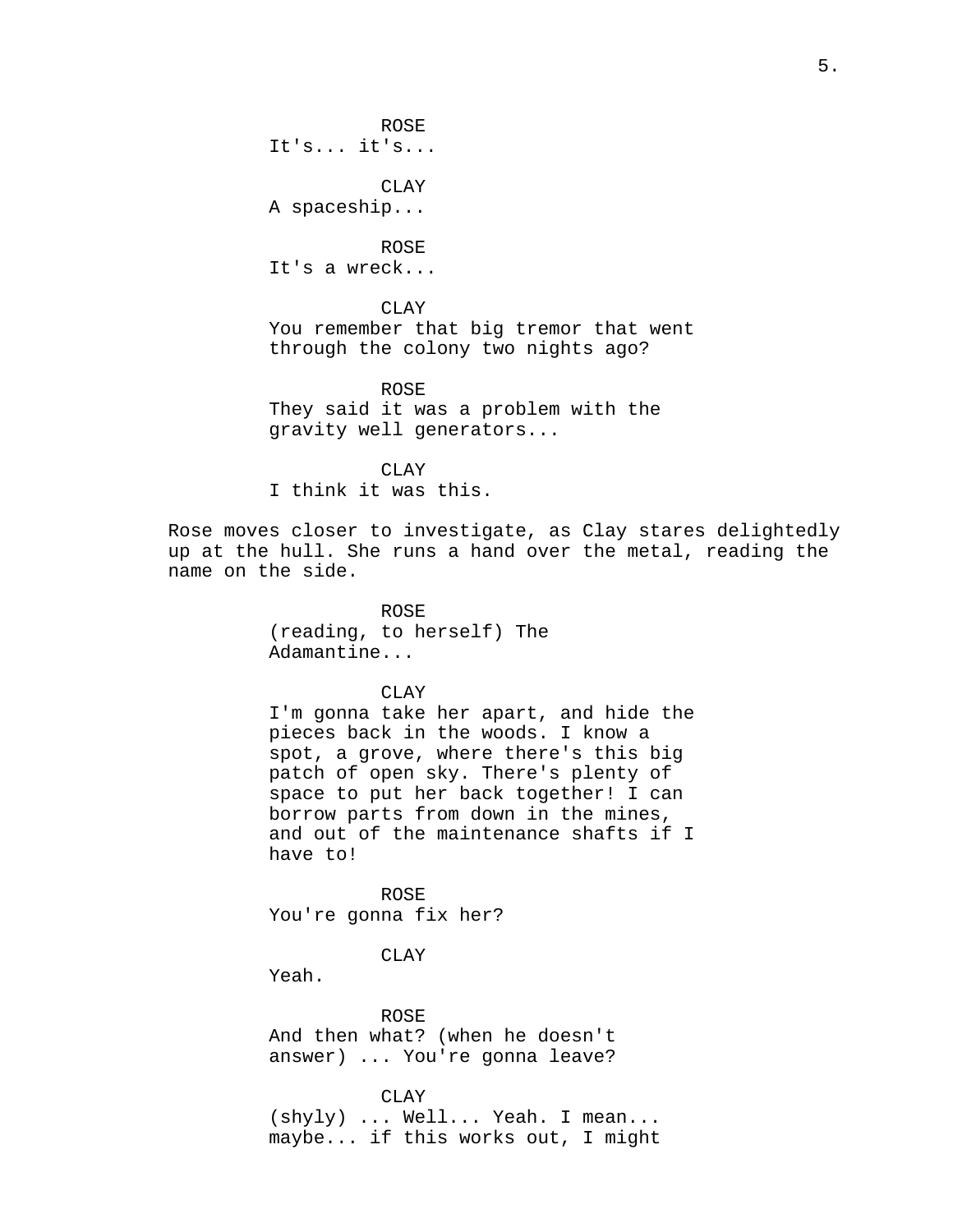not even have to go down to the mines at all... Not for a while, anyway. I could see the Empire. Go exploring, get rich... But-... I thought... I mean... it's a big job... And I thought maybe... if... if you wanted-

From inside the crashed ship, there is a sound like cracking stone, and a horrible wet squelching noise.

> ROSE (alarmed) What was that?

CLAY What was-

ROSE

Shh!

Both of them freeze. The squelching turns to a strange, almost inquisitive burble. Inside the ship, we hear a few more cracks and... was that a high pitched rasping cry?

> ROSE (whispering) Something's in there!

CLAY (whispering) No way. Look at the hull, nothing could have survived in there...

ROSE (whispering) So what's that noise?

CLAY (whispering) ... I don't know...

ROSE (whispering) It's moving...

CLAY (whispering) Are you getting that in your helmet too? That... sound?

ROSE (whispering) It sounds like... singing...

beat.

Clay makes a decision.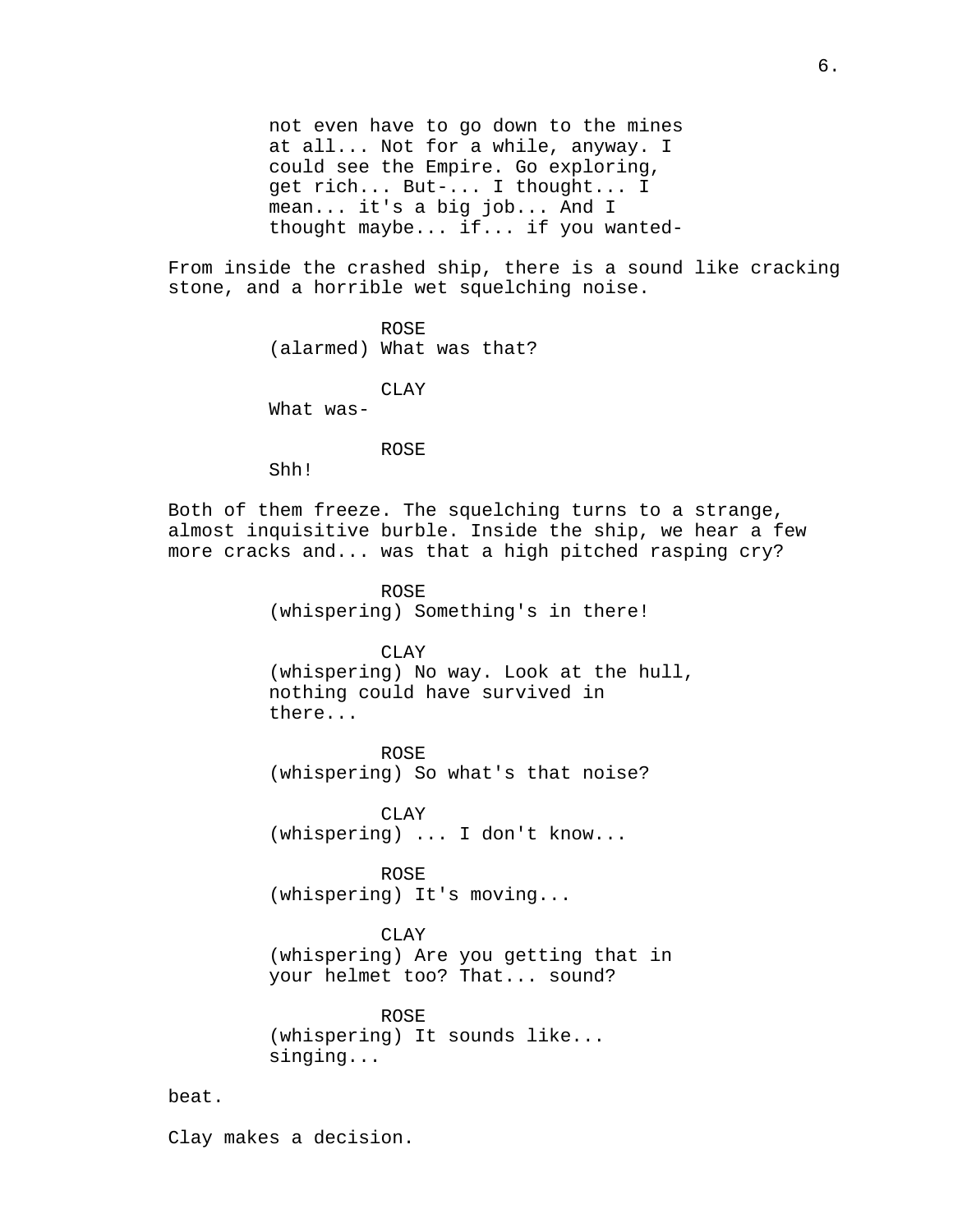CLAY (whispering) I'm gonna check it out!

He takes a few steps closer to the ship.

ROSE (whispering) Oh, Clay, DON'T!

Clay inches closer to the ship. The ringing is louder now. From inside, we can hear something thick dripping onto the shuttle floor. Clay's breathing is loud inside his suit helmet.

He reaches the door... Reaches up a hand... And knocks softly on the hull...

### RORI

HEY!

Clay and Rose both shriek in alarm. Three figures in exosuits appear at the top of the crater, and start climbing their way down.

> RORI Get away from there, you little-

## CLAY

RUN!

The two kids turn and bolt away from the crash site, scrambling up the side of the crater and away through the trees, back towards Rossetter Colony.

> ROR<sub>T</sub> (calling after them) YEAH, THAT'S RIGHT, YOU BETTER RUN!

DECLAN (laughing) Holy shit, Cap! They're just kids!

MOLLY (disapproving) You didn't have to scare them.

RORI (irritable, she is Right!) They're trespassing, and interfering with my crash site! God... damnit! I KNEW we should have set up a guard and a perimeter!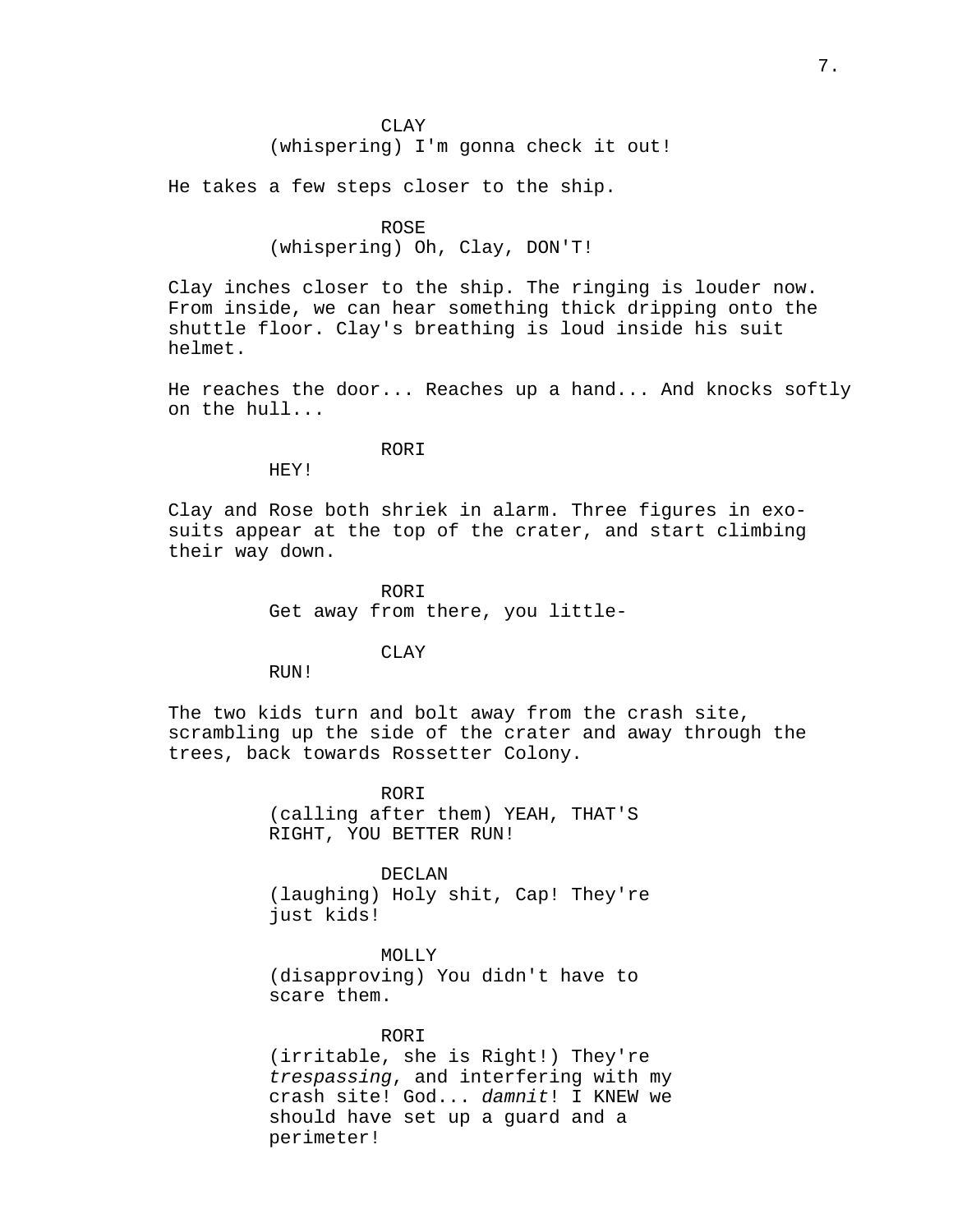#### MOLLY

(trying to soothe) The governor said he'd sent out an alert, and put the colony on a temporary lockdown so we could work. This place is off limits. We should have the site to ourselves.

### ROR<sub>T</sub>

(scoffs) And yet it's still crawling with children! (under her breath) Typical backwater asteroid bullshit. How are they supposed to terraform a planet, if they can't keep their colonists under control?

### DECLAN

Doesn't look like they did any damage to the hull.

MOLLY Any more damage, you mean.

RORI She hasn't been breached?

#### DECLAN

Not yet.

### ROR<sub>T</sub>

Good. Then we'd better get started, before anyone else from town gets any bright ideas. Looks like we'll need to cut our way in. Declan, Mol, take up your positions.

Declan and Mol move to take up positions on either side of the twisted door jamb.

> DECLAN (quietly) Think we'll find anyone?

Mol doesn't answer.

RORI Alright. Cutters ready on my mark.

There is a soft hissing pop as the crew produce three small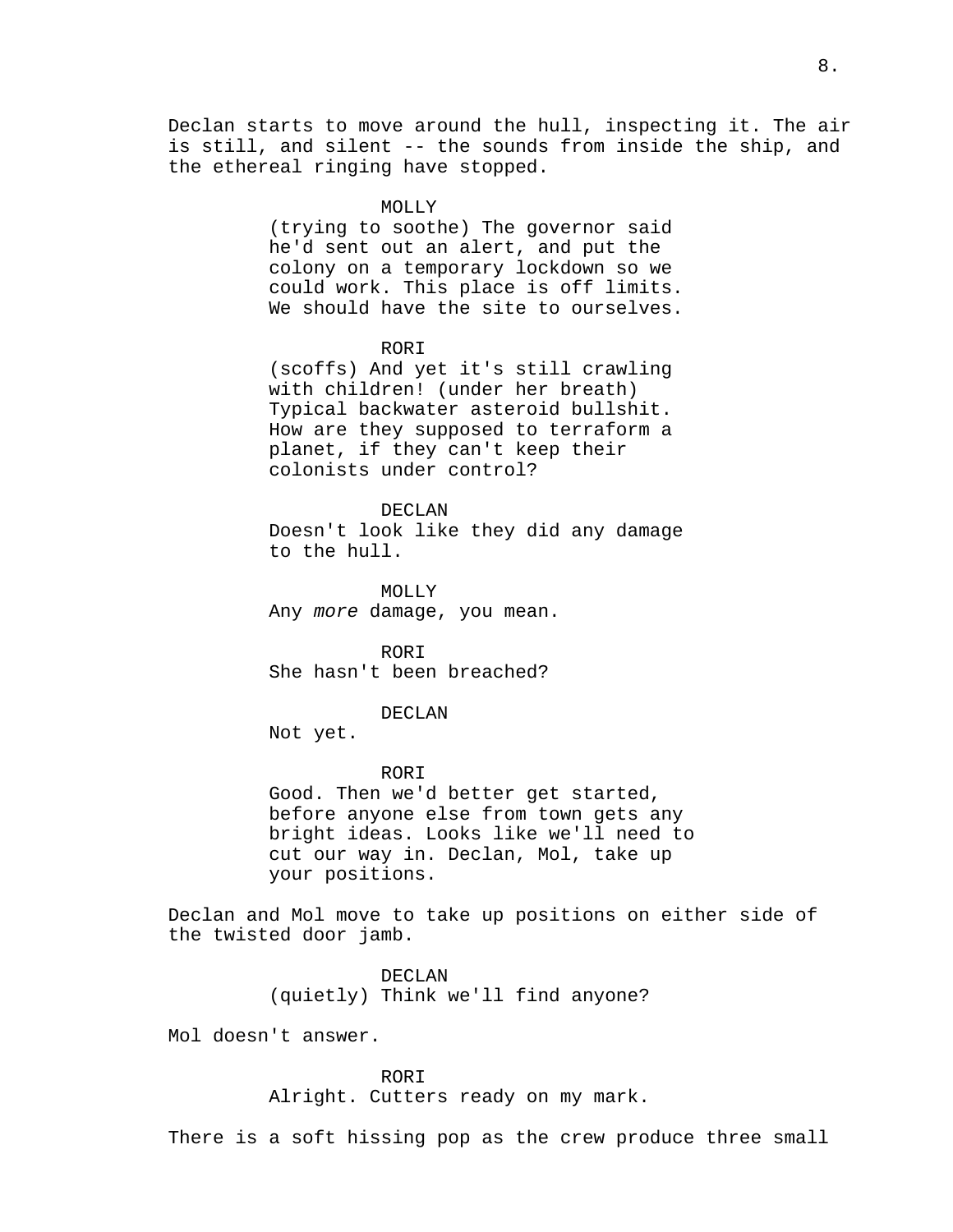plasma tools, and flick them on. The flames sizzle and crack.

RORI (adjusting her visor) Switching to infrared overhead visual.

DECLAN (also adjusting) Confirmed.

MOLLY (also adjusting) Infrared confirmed, Captain.

#### RORI

Okay. (pressing a button on her comms) H.Q. this is Captain Rori with Aphelion Recovery Crew Juno, responding to Beacon Code Salvation 13: Alpha-Alpha-Indigo, outside of Rossetter Moon colony. Repeat, this is ARC Juno, with an Alpha-Alpha-Indigo outside of Rossetter Moon colony, we are preparing to engage.

She waits a moment. There is a crackle of static from the comms unit, and then an "all clear" signal.

> RORI (grim, but resolute) Engage.

The team begins to cut away at the door.

A few moments later, we hear the sound of a metal door being forced open. After several loud bangs, the door comes crashing off its hinges, and the three crew members step onto the bridge.

The Adamantine's bridge is a ruin of scattered and broken equipment. Small pieces of something that might be glass or crystal crunches underfoot in a small greenish pool, and something dark is splattered across the walls and floor.

# MOLLY

(in a very small voice) Jesus...

# RORI

(turns on a walkie talkie) H.Q. this is Captain Rori with Aphelion Recovery Crew Juno, onboard the Adamantine. Repeat, this is ARC Juno onboard the Adamantine. We-... (steadying breath)